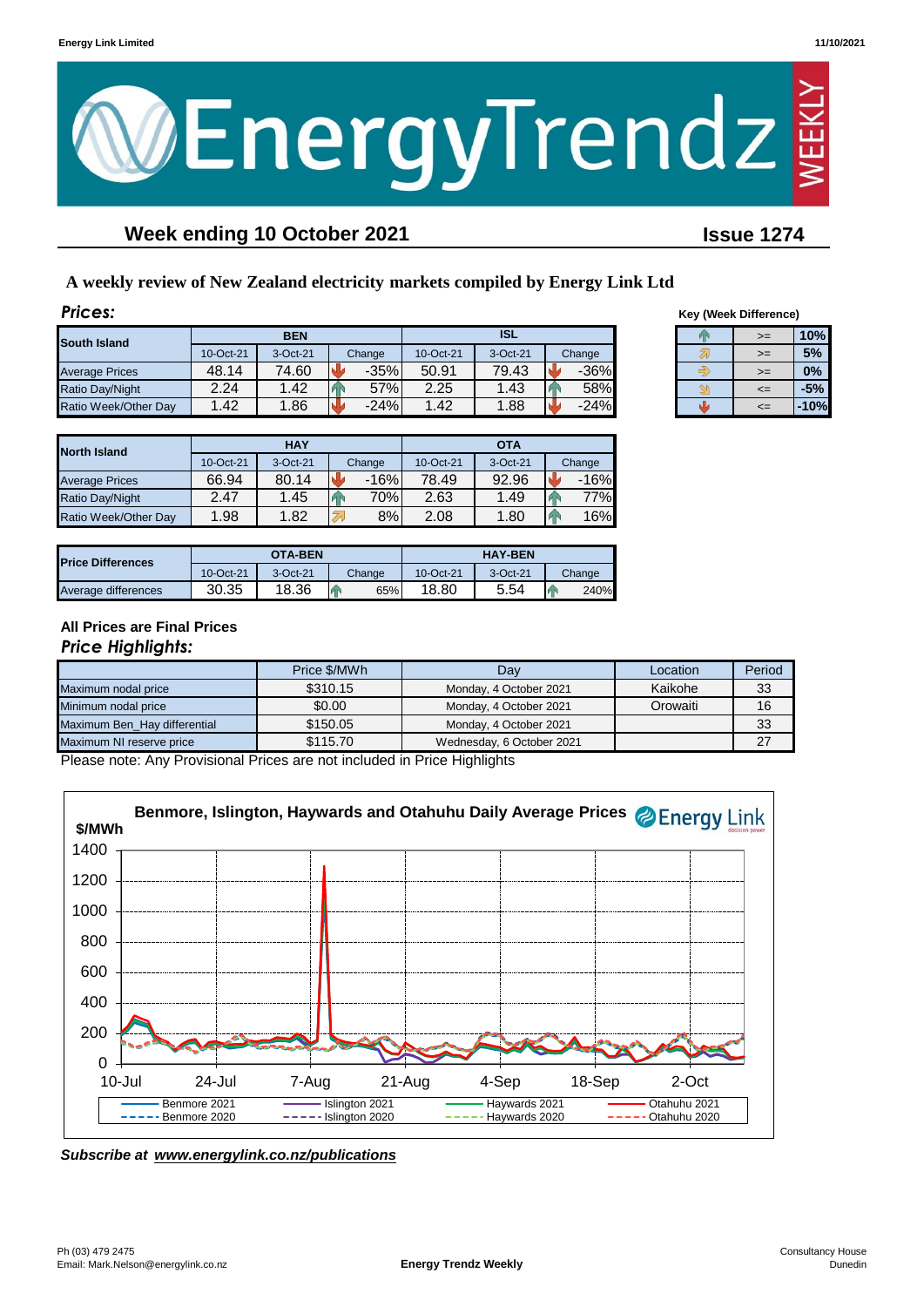# *Average Wholesale Spot Prices*

| Date       | Benmore (\$/MWh) |              | Islington (\$/MWh) |              | Haywards (\$/MWh) |              | Otahuhu (\$/MWh) |              |
|------------|------------------|--------------|--------------------|--------------|-------------------|--------------|------------------|--------------|
|            | Day              | <b>Night</b> | Day                | <b>Night</b> | Day               | <b>Night</b> | Day              | <b>Night</b> |
| 10/10/2021 | 52.61            | 15.16        | 55.50              | 15.94        | 56.41             | 15.99        | 63.29            | 17.72        |
| 9/10/2021  | 47.41            | 7.12         | 50.01              | 7.51         | 50.29             | 7.31         | 56.64            | 8.10         |
| 8/10/2021  | 21.75            | 37.28        | 22.92              | 38.88        | 34.02             | 46.84        | 40.29            | 52.21        |
| 7/10/2021  | 62.47            | 26.02        | 66.01              | 27.34        | 109.43            | 28.12        | 131.65           | 30.84        |
| 6/10/2021  | 68.57            | 45.54        | 72.71              | 47.66        | 95.39             | 64.00        | 14.20            | 71.97        |
| 5/10/2021  | 65.21            | 13.29        | 69.22              | 14.09        | 110.68            | 27.97        | 132.88           | 32.16        |
| 4/10/2021  | 95.08            | 40.38        | 101.09             | 42.76        | 128.49            | 46.11        | 153.61           | 50.12        |

*Note: Night: 00:00 – 08:00 and Day 08:00 – 24:00*

| Indicator (\$/MWh)                                   | <b>Benmore</b> | Movement  | Islington | <b>Movement</b> | <b>Haywards</b> | Movement                 | Otahuhu | Movement  |
|------------------------------------------------------|----------------|-----------|-----------|-----------------|-----------------|--------------------------|---------|-----------|
| Average September 21 Price                           | 77.19          |           | 82.21     |                 | 84.79           |                          | 97.42   |           |
| Average October 21 Price                             | 51.71          |           | 54.75     |                 | 66.41           | $\overline{\phantom{0}}$ | 77.73   |           |
| 4 Week Moving Average Price                          | 63.68          | $-11.9%$  | 67.73     | $-12.0%$        | 73.17           | $-8.3%$                  | 84.65   | $-8.1%$   |
| <b>Weekly Average Price</b>                          | 48.14          | $-35.5\%$ | 50.91     | $-35.9%$        | 66.94           | $-16.5%$                 | 78.49   | $-15.6%$  |
| <b>Weekday Day Average Price</b>                     | 62.62          | $-31.5%$  | 76.80     | $-16.9%$        | 95.60           | $-2.7%$                  | 114.52  | 0.0%      |
| <b>Weekday Night Average Price</b>                   | 32.50          | -56.7%    | 27.99     | $-53.7\%$       | 42.61           | -46.5%                   | 47.46   | -47.6%    |
| <b>Weekend Day Average Price</b>                     | 50.01          | $-18.4%$  | 36.46     | $-50.1%$        | 53.35           | $-20.9%$                 | 59.96   | $-24.2%$  |
| <b>Weekend Night Average Price</b>                   | 11.14          | -29.8%    | 23.19     | $-62.2\%$       | 11.65           | $-29.6%$                 | 12.91   | $-32.6\%$ |
| Day - Night Differential                             | 2.24           | 57.1%     | 2.25      | 57.9%           | 2.47            | 70.3%                    | 2.63    | 76.8%     |
| Weekday - Weekend Differential                       | 1.42           | $-23.8%$  | 1.42      | $-24.1%$        | 1.98            | 8.3%                     | 2.08    | 15.6%     |
| Note: Movement represents difference from last week. |                |           |           |                 |                 |                          |         |           |

# *Storage: (as at last Thursday)*

Total Storage decreased to 3004 GWh.

NI storage increased by 3% to 412 GWh while SI storage decreased by 7% to 2592 GWh.

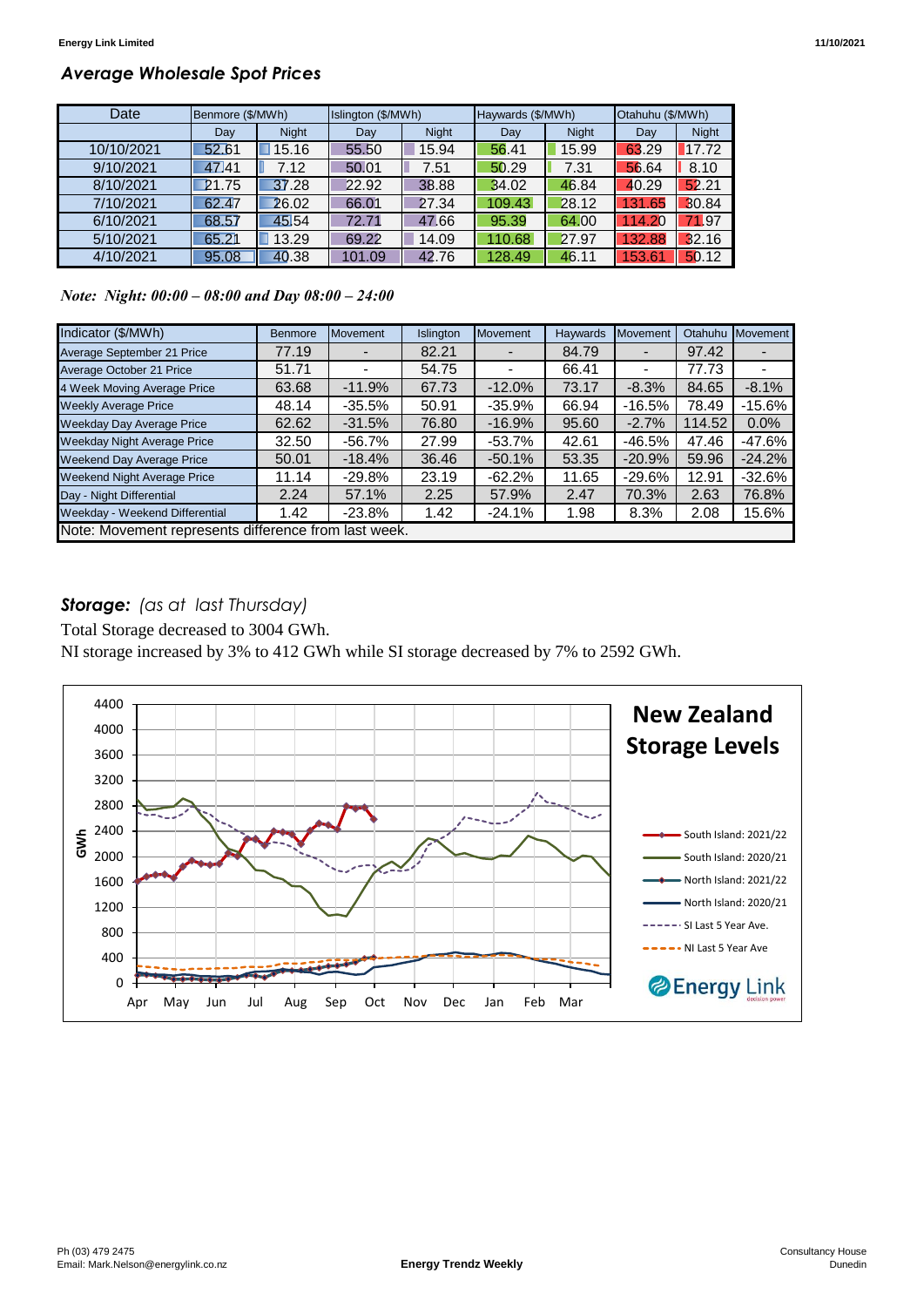#### *Generation:*



### *Average Generation Market Share <sup>1</sup>*

| ∴ontact     | Mercury                              | Benesis                                                 | . .<br>Meridian             | rustpower | Other      |
|-------------|--------------------------------------|---------------------------------------------------------|-----------------------------|-----------|------------|
| (20%<br>つつの | (18%)<br>100/<br>17a<br>∸∸<br>$\sim$ | (14%<br>1.70<br>27 O<br>the contract of the contract of | (37%)<br>/000<br>эо<br>. ZQ | 4% (3%)   | 6%<br>(7%) |

<sup>1</sup> Generation market share figures are based on SCADA data. The number in brackets represents the generation market share % from the previous week.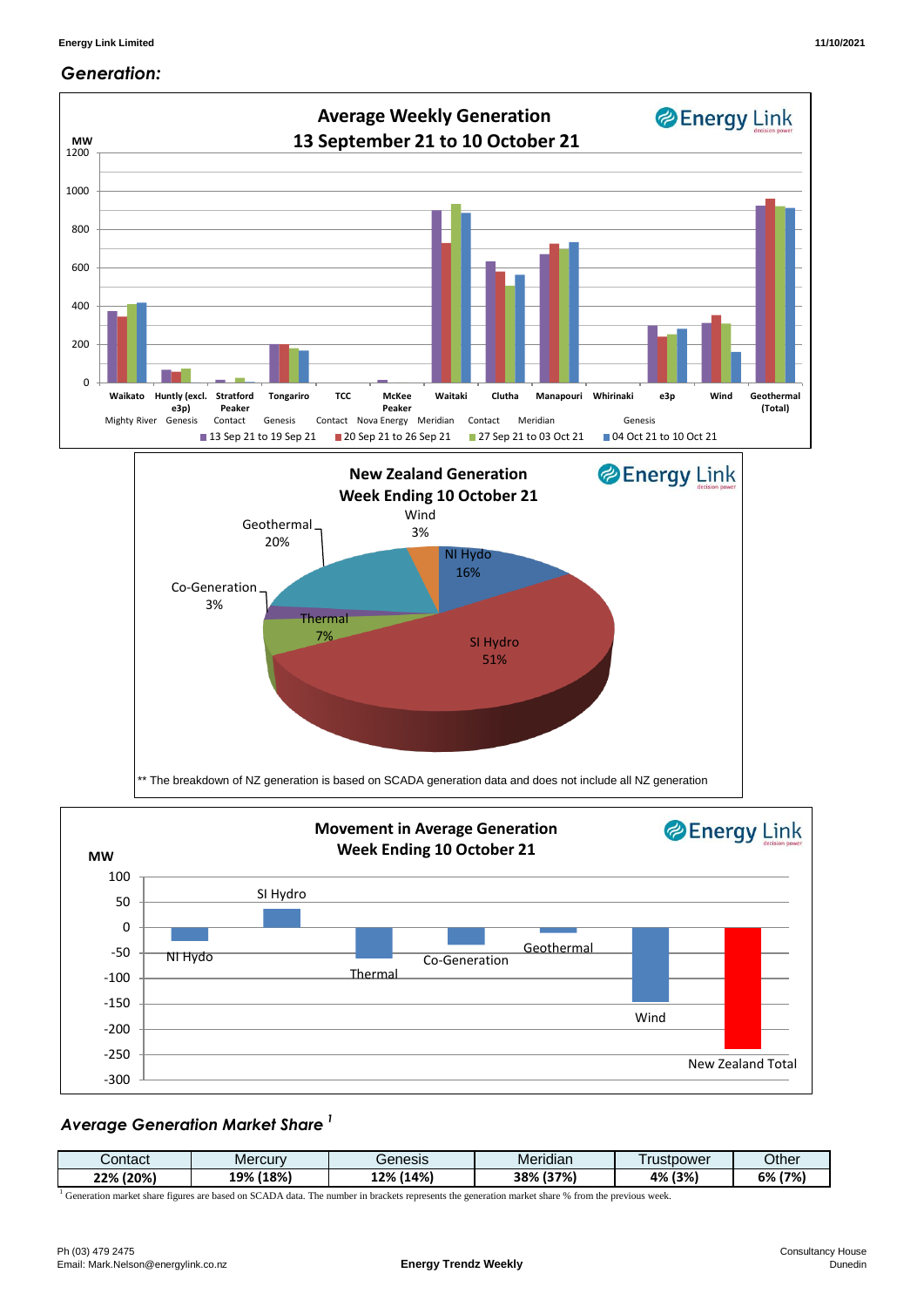



Demand data based on un-reconciled SCADA data.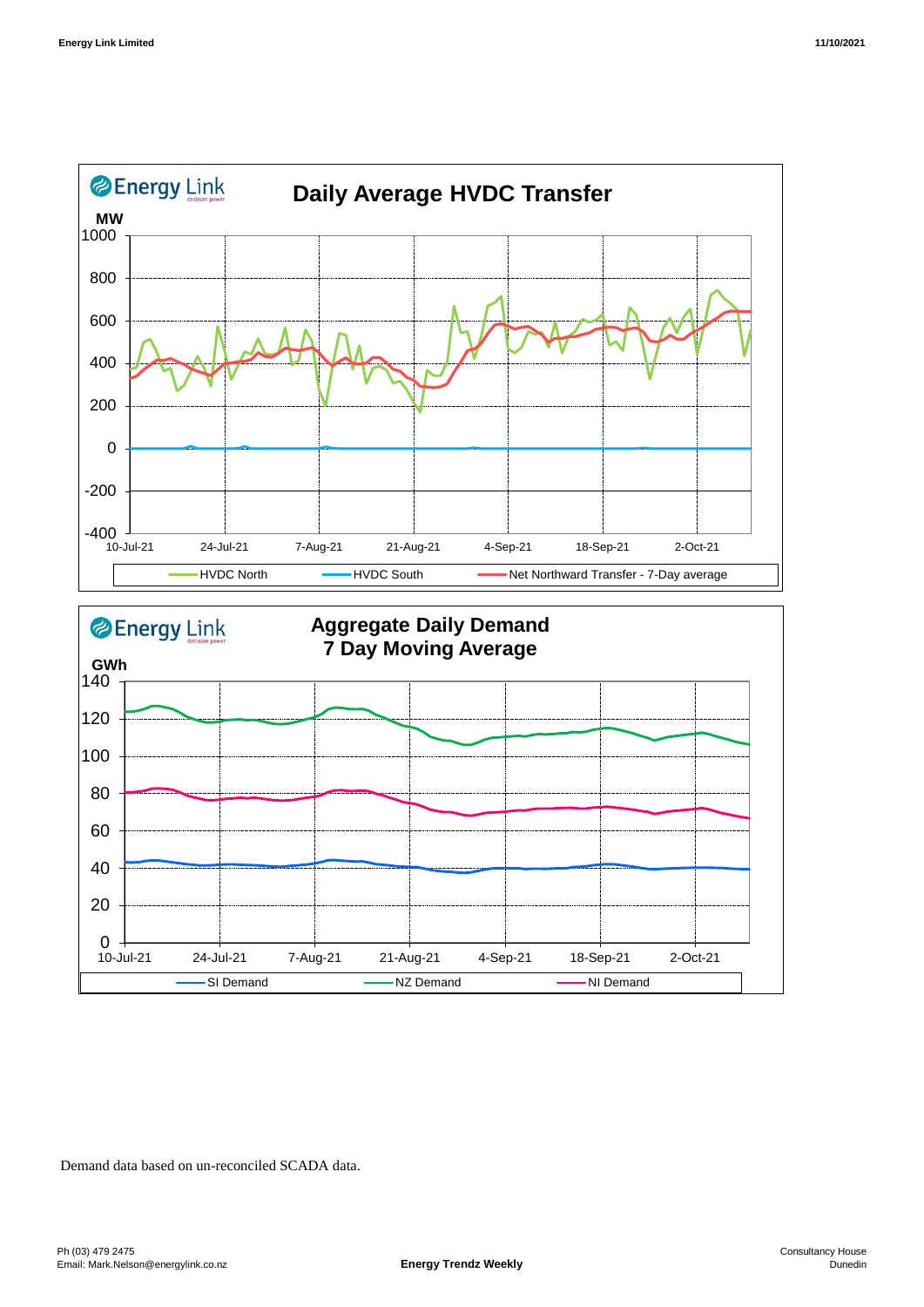## *ASX Electricity Futures*

The **Australian Securities Exchange (ASX)** listed Base Load Electricity Futures, Strip Futures and Calendar year Strip Options for two grid reference points (Otahuhu and Benmore) in the New Zealand electricity market in July 2009. The ASX New Zealand Electricity Futures contracts are cash settled using the arithmetic average of halfhourly prices at the designated node over the period of a calendar quarter.

The two charts below display the price movements of the front quarter futures contract during the current quarter and for the four quarters prior to the current quarter. Also shown is the volume of contracts traded, the relevant spot price and the spot average price over the quarter during the time when each contract was the front quarter contract.



0 +

**Mar-2022** 

122-2022

**12-2022** 

Dec.2021

50

against the prices for the same contracts four weeks prior to the current Market Review.

13 2013

**Contract Date** 

 $\frac{1}{28}$   $\frac{1}{28}$   $\frac{1}{28}$   $\frac{1}{28}$   $\frac{1}{28}$   $\frac{1}{28}$   $\frac{1}{28}$   $\frac{1}{28}$   $\frac{1}{28}$   $\frac{1}{28}$   $\frac{1}{28}$   $\frac{1}{28}$   $\frac{1}{28}$   $\frac{1}{28}$   $\frac{1}{28}$   $\frac{1}{28}$   $\frac{1}{28}$   $\frac{1}{28}$   $\frac{1}{28}$   $\frac{1}{28}$ 

14°2014

**Seprant** 

Dec.2024

OTA\_08 Sep 21\_Quarterly

**1**1/12/2015

**125-2015** 

Dec.2025